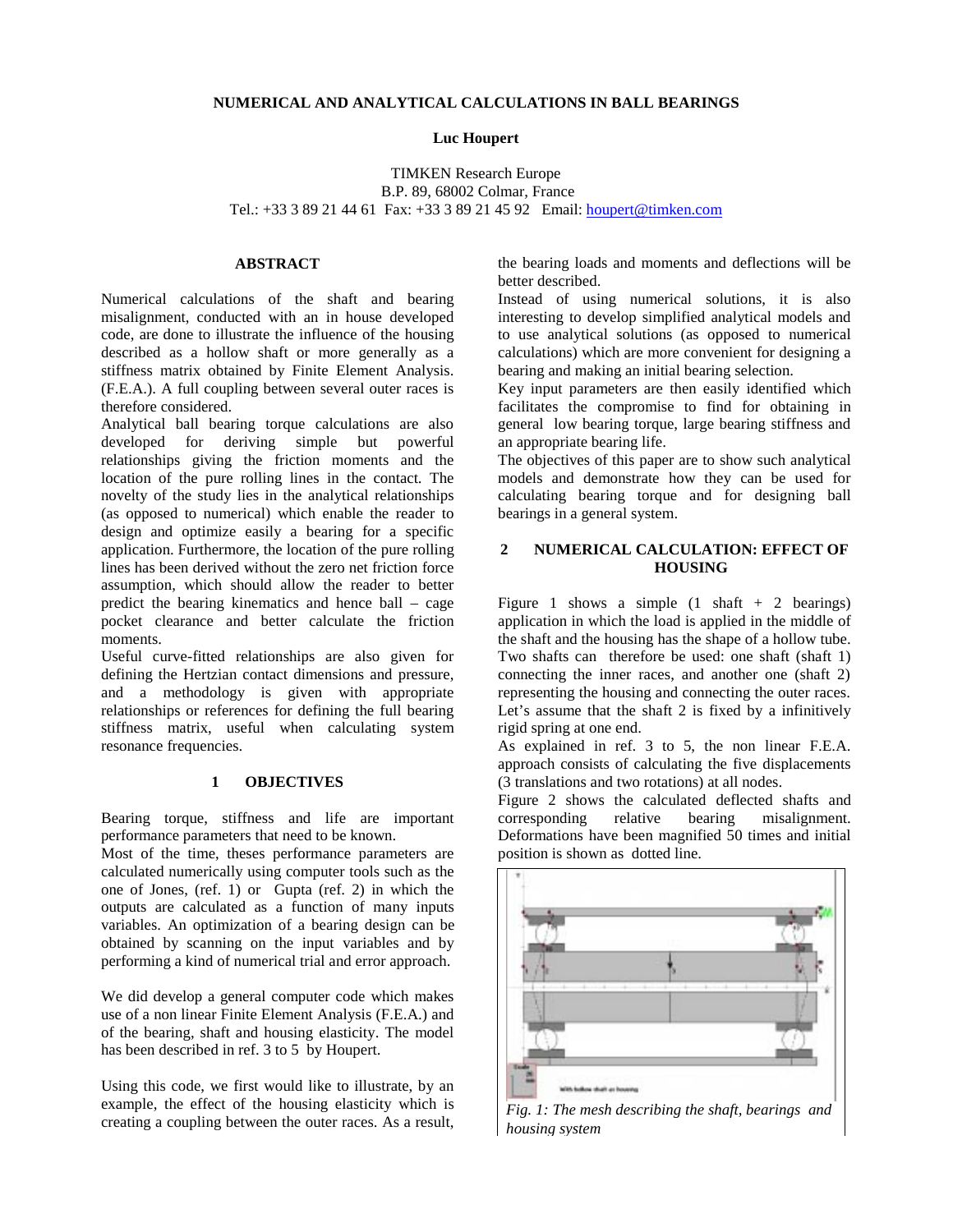

The shaft deflection is not symmetrical and the bearing misalignment is equal to 3.17 and 4.42 mrad in the two bearings.



Classical bearing computer codes making use of the shaft bending would usually consider the first shaft only, but describe the housing as simple independent springs, chosen infinitively rigid when stiffness values are not known as shown on Figure 3. The corresponding

calculated shaft deflection and relative bearing misalignment is shown on Figure 4.

The shaft deflection is now symmetrical and the bearing misalignment is 3.14 mrad in both bearing (instead of 3.17 and 4.42 mrad. in the previous simulation).

Noticeable bearing performance differences can therefore be calculated as a function of how the housing is described, which is the point of our demonstration.

## **3 ANALYTICAL BEARING TORQUE CALCULATION.**

The following is an extension of the initial work of Snare (ref. 6).

Fig. 5 shows a ball between the two races. The contact angles on both races are identical in this Figure, but the general case where they differ because of centrifugal effects is considered in this paper. We will assume outer race control, i.e. the ball rotational vector  $\omega_t$  is parallel to the outer race contact tangent.



*Fig. 5: The simplified ball/race contact*

It can then be demonstrated on the outer race (OR) that:

$$
tg\gamma_O \approx \frac{D.\sin\alpha_O}{d_m}
$$

where  $\gamma_o$ , D,  $\alpha_o$  and  $d_m$  are defined in Figure 5.

Calculations are more complex on the inner race (IR) when  $\alpha_{0} \neq \alpha_{i}$ . It can be demonstrated that :

$$
\gamma_i \approx -\arcsin\left\{\frac{2.R_i.\sin\alpha_o}{\sqrt{D^2.\sin^2\alpha_o + d_m^2 - 2.D.d_m.\sin(\alpha_o - \alpha_i).\sin\alpha_o}}\right\} + \alpha
$$

*i*

It is also demonstrated in the appendix that the locations  $a_1$  ( $a_1$  <0) and  $a_2$  ( $a_2$ >0) of the pure rolling lines is only function of the parameter E defined by:

$$
E = \frac{2.R_a}{a} \cdot \lg \gamma \approx \frac{2.R_a}{a} \cdot \frac{D \cdot \sin \alpha}{d_m} \quad \text{(on OR)}
$$

with  $R_a$  being the Hertzian contact radius:

$$
R_a = \frac{D}{2} \cdot \frac{1+K}{1+K/2} \approx \frac{D}{2} \left( 1 + \frac{K}{2} \right)
$$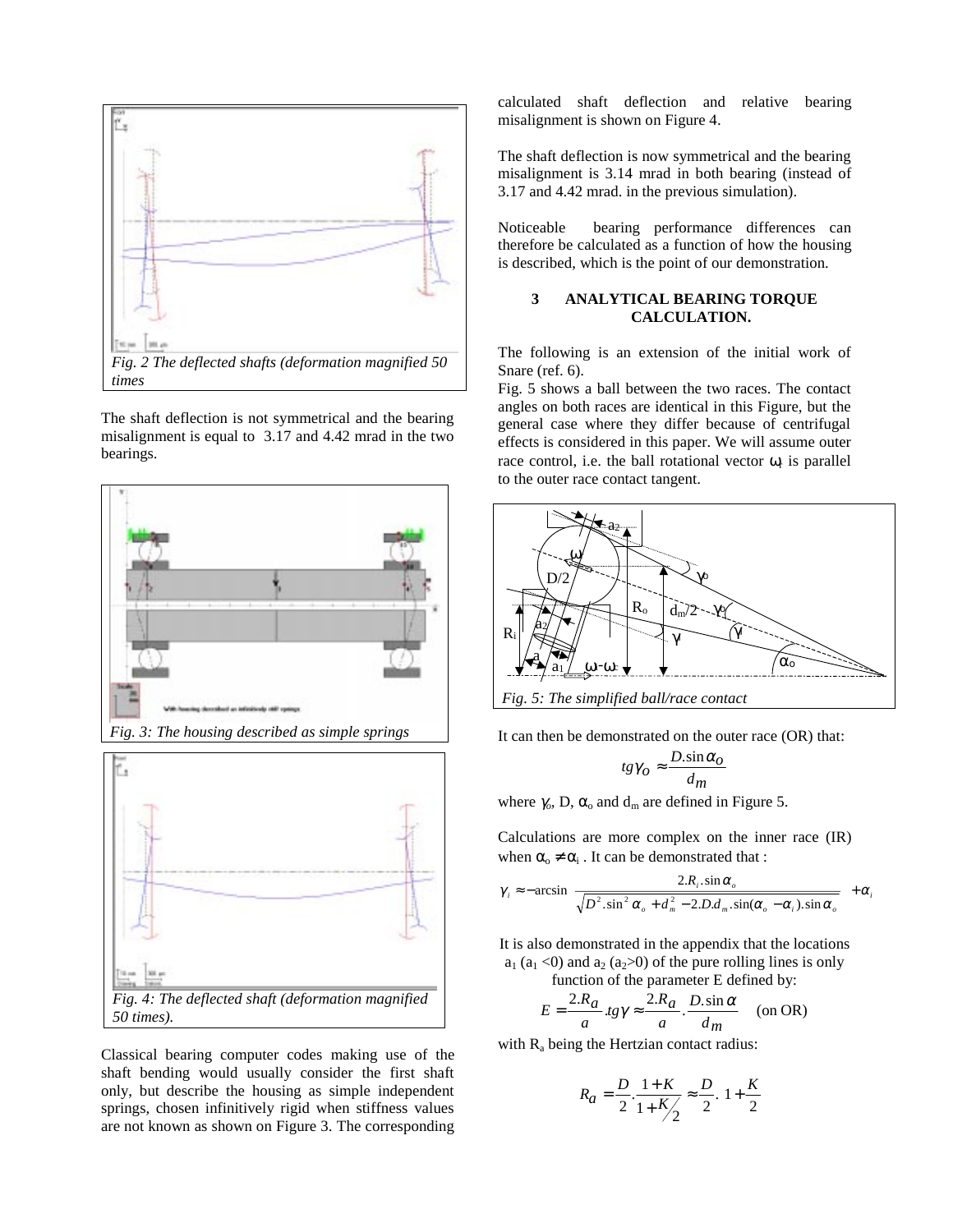a being the semi ellipse length (defined later) and K the parameter describing the radius of curvature of the race,

i.e. the race curvature radius is  $(1 + K) / \frac{D}{2}$ .

We show in the appendix that the location  $a_1$  and  $a_2$  of the pure rolling lines are coupled by the following relationship :

$$
\frac{a_1}{a} = -(\frac{a_2}{a} + E)
$$

Figure 6 shows more precisely the sliding speed distribution on the elliptical contact as well as two friction moments, MC and MP that we will calculate later.



The sliding speed (race speed – ball speed) is due to the curved ellipse in space and can be positive or negative depending on the ellipse slice considered. This sliding speed is responsible of a friction shear stress τ calculated as :

$$
\tau = \pm \mu.P
$$

where  $P$  is the local Hertzian pressure and  $\mu$  the local friction coefficient that we will discuss later.

The integral of the shear stress along a given slice gives the elementary positive or negative sliding traction force  $dF<sup>S</sup>$  defined by (see appendix):

$$
dF^{S} = \int_{-b1}^{b1} \tau \, dx = \pm \frac{3}{4} \cdot \mu \cdot Q \cdot (1 - Y^{2}) dY \quad \text{with} \quad Y = \frac{y}{a}
$$

The integral of the latter force along the entire ellipse (with  $dF^S$  negative for  $a_1/a < Y < a_2/a$  and positive elsewhere) gives the final friction force  $F<sup>S</sup>$ . In the appendix we show finally that:

$$
F^{S} = \mu Q \left[ 1 - \frac{3}{2} \cdot (2 \cdot Y_{2} + E) + \frac{1}{2} \cdot (Y_{2}^{3} + (Y_{2} + E)^{3}) \right] \text{ with } Y_{2} = \frac{a_{2}}{a}
$$

At this stage, we still don't know  $Y_2$  but we will use the fact that all forces and moments applied on the ball, and listed on Figure 7, have to be in equilibrium, as explained in ref. 7 by Houpert.

FR are hydrodynamic rolling forces, FP are pressure forces, FB can be an additional braking force due to the cage or to inertial effects, MC is the curvature friction moment, MB an eventual additional braking moment and MER the elastic rolling resistance moment that we will describe later too.



*Figure 7: The ball forces and moments equilibrium to consider (unknownns: FSi and Fso*)

We can take as unknowns the friction forces  $F_s^s$  and  $F_s^s$ on the two contacts and use the force and moments equilibrium to calculate  $F^S$ i and  $F^S$ o. Calculations can be conducted in the general case  $(\alpha_0 \neq \alpha_i)$ , but we will assume in the following  $\alpha_0 \approx \alpha_i$  to push as far as possible the analytical calculation and obtain simple ball bearing torque relationships.

It can then be shown that:

$$
F_i^s = \frac{MC_o + MC_i + MER_i + MER_o + MB}{D} + FR_o + \frac{(FR_i + FR_o) \cdot D \cdot \cos\alpha}{d_m} + \frac{FB}{2}
$$

$$
F_o^s = \frac{MC_o + MC_i + MER_i + MER_o + MB}{D} + FR_i - \frac{(FR_i + FR_o) \cdot D \cdot \cos\alpha}{d_m} - \frac{FB}{2}
$$

We see that  $F<sup>S</sup>$  is usually small compare to  $\mu$ .Q which justifies why Snare assumed it nil.

But there are circumstances (low load on inner race, large load on outer race because of centrifugal effects, large braking effects due to the cage) where  $F_i^S$  for example can be large. The main novelty in the following is that we will not fix  $F<sup>S</sup>$  to zero.

Knowing  $F^S$  and its relationship versus  $Y_2$ , we can now solve the following relationship in order to obtain the rolling line location  $Y_2$  (or  $a_2/a$ ) on both races:

$$
\mu \cdot Q \left[ 1 - \frac{3}{2} \cdot (2 \cdot Y_2 + E) + \frac{1}{2} \left( Y_2^3 + (Y_2 + E)^3 \right) \right] - F^S = 0 \quad \text{or}
$$
  

$$
1 - \frac{3}{2} \cdot (2 \cdot Y_2 + E) + \frac{1}{2} \left( Y_2^3 + (Y_2 + E)^3 \right) - e = 0 \quad \text{with} \quad e = \frac{F^S}{\mu \cdot Q}
$$

The general calculation of the rolling line location  $a_2/a$ versus E and e is also developed in the appendix and an analytical solution is obtained. Results are shown versus E on Figure 8 for several values of e (hence  $F^S$ ).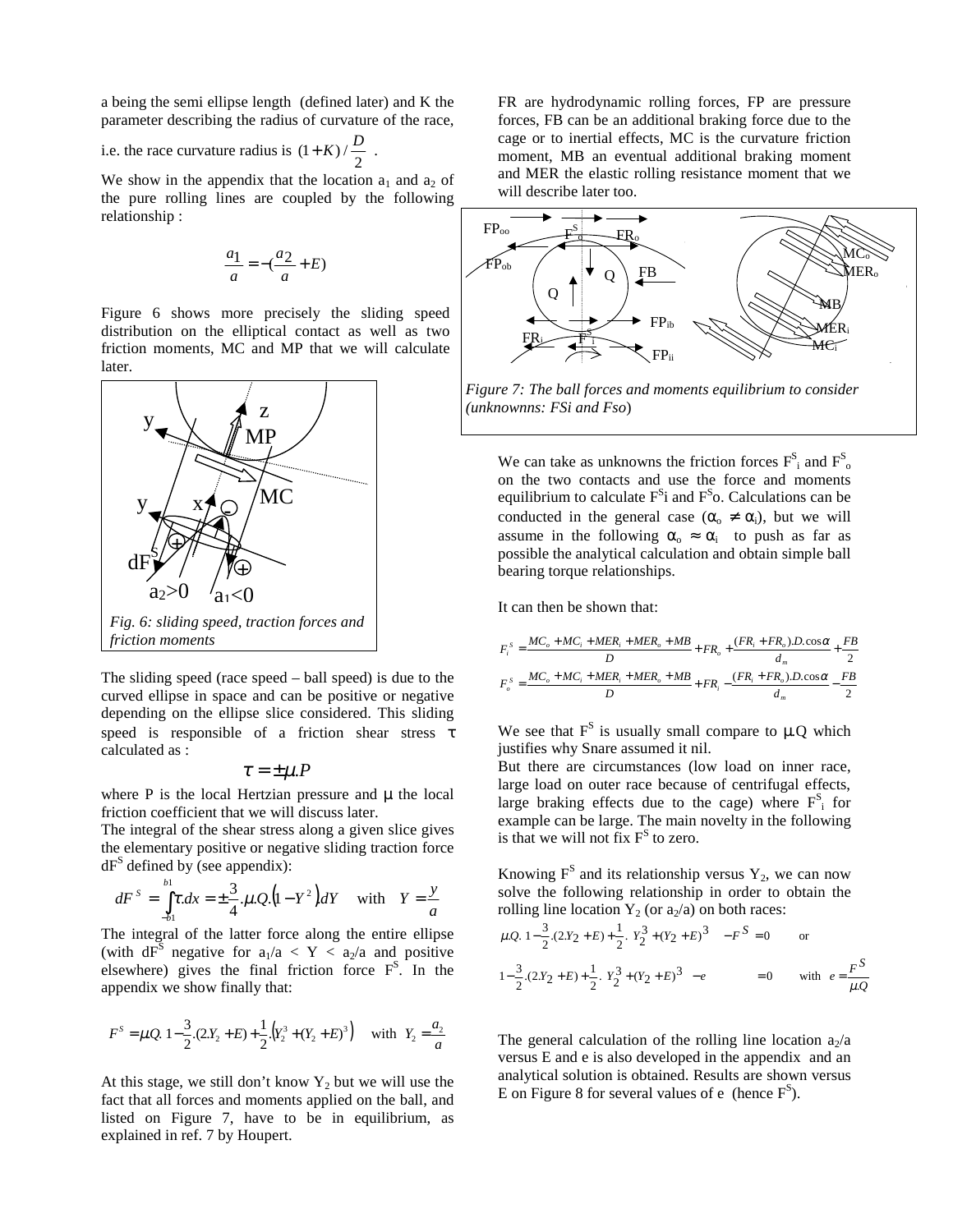

For E and e nil, the two rolling line are symmetrical and equal to  $\pm 0.347$  For E larger than 1 and e small, only one rolling line is found,  $a2/a = 0$ , the other one  $(a_1/a)$ being out of the contact ellipse.

When  $F<sup>S</sup>$  is not nil and gets large, the two rolling lines  $(a_2/a$  and  $a_1/a$ ) get closer and can be both on the negative side of the y axis and even coincide as one single line when  $e = 1$ , i.e. for the maximum value of  $F<sup>S</sup>$ .

The knowledge of the two rolling lines on the inner and outer race contacts is important because it enables us to calculate precisely the roller rotational speed  $\omega$  and orbital speed  $\omega_c$  which can be used for calculating the relative displacement during one cage revolution of the ball in its pocket and hence the appropriate ball – cage pocket clearance.

We can now define the friction moment MC and MP. The shape of the contact ellipse in space can be approximated as a parabola and used for calculating the friction moments MC and MP.

$$
z \approx \frac{y^2}{2.R_a} \quad MC = \int_{-a}^{+a} dF^S \cdot z \quad MP = \int_{-a}^{+a} dF^S \cdot y
$$

MC is defined as the friction moment due to the curvature shape of the ellipse while MP is the friction moment due to pivoting effects. The calculation of these two friction moments is developed in the appendix with



the assumption that the friction coefficient is constant over the contact ellipse.

When two rolling lines are found on the contact, MC and MP can be written:

$$
MC = 0.1\mu Q \cdot \frac{a^2}{R_a} \cdot \left\{ 1 - \frac{5}{2} \left( Y_2^3 - Y_1^3 \right) + \frac{3}{2} \left( Y_2^5 - Y_1^5 \right) \right\}
$$
  
= 0.0806  $\mu Q \cdot \frac{a^2}{R_a} \cdot fc$   

$$
MP = \frac{3}{8} \cdot \mu Q \cdot a \cdot \left\{ 2 \left[ Y_1^2 - Y_2^2 \right] - \left[ Y_1^4 - Y_2^4 \right] \right\}
$$
  
=  $\frac{3}{8} \cdot \mu Q \cdot a \cdot fp$ 

where fc and fp are the curvature and pivoting factors only function of E and e and shown on Figure 9 and 10.



We see that these two factors are competing. As E increases, fc decreases and fp increases.

As  $F<sup>S</sup>$  gets larger, fc increases substantially and fp decreases, to zero when e equals 1 because the sliding forces  $dF<sup>S</sup>$  are then all pointing in the same direction.

A curve-fitting can also be suggested when the assumption  $F^S$  or e equal zero is used and  $E < 1$ :

 $fc \approx 1.0026 - 0.1653 E - 0.2638 E^2 - 2.5521 E^3 + 1.9749 E^4$ 

 $fp \approx 0.0042 + 1.1045 E + 0.4625 E^2 - 0.5648 E^3$ 

For E larger than 1, fc is nil and fp is fixed to 1.

We finally have to explain how to calculate the friction coefficient µ.

Complex calculations of the friction coefficient  $\mu$  can be conducted as shown in ref. 7 to 10 by Houpert.

The lubricant rheological model is non linear viscous – elastic, or viscous – elastic plastic. The shear stress is a function of the shear rate (sliding speed divided by the lubricant film thickness), viscosity, limiting shear stress and lubricant elastic shear modulus.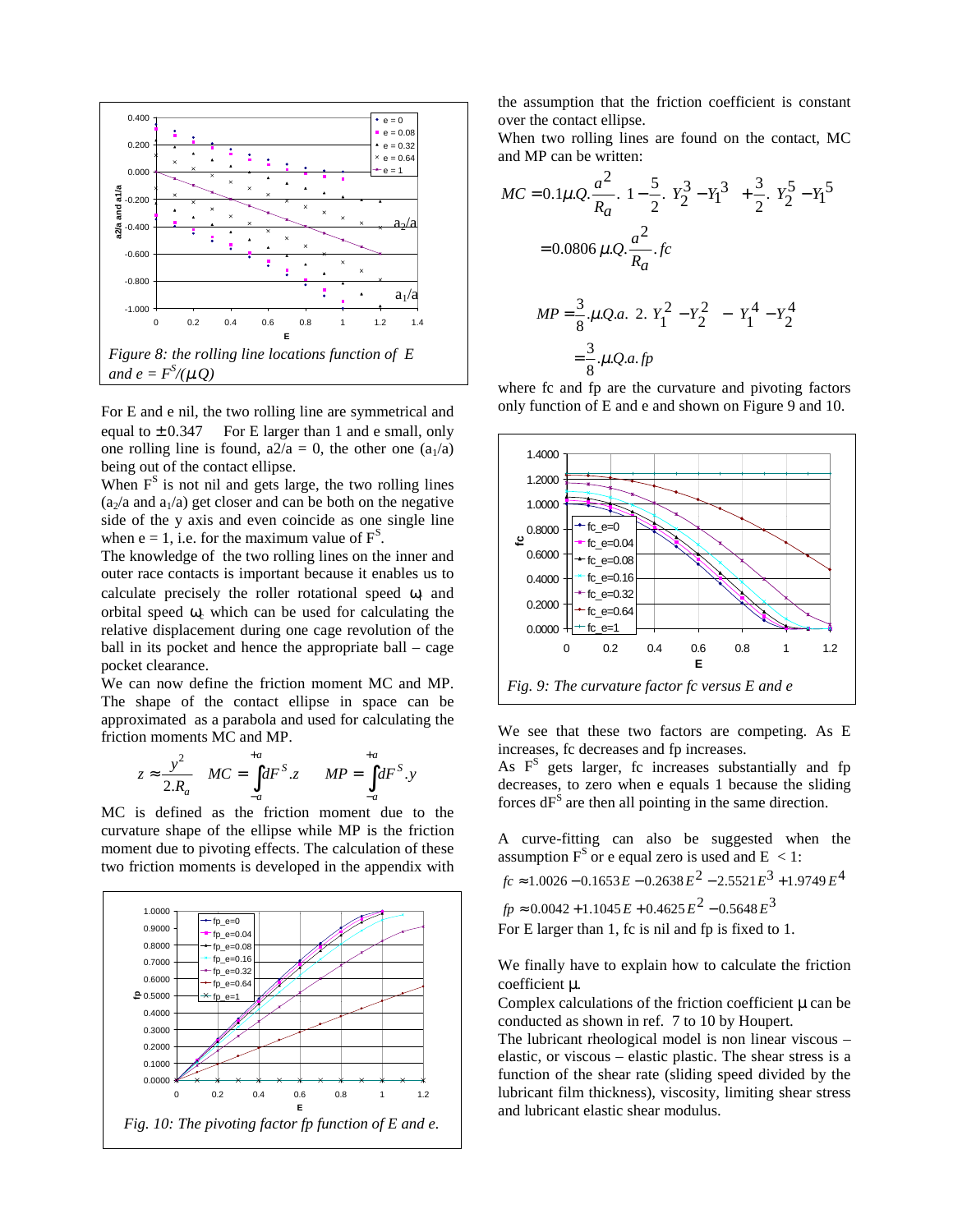The lubricant inlet shear heating as well as the temperature increase in the lubricant film need also to be calculated. The local lubricant traction coefficient varies then from slice to slice as a function of the pressure and sliding speed distribution. It is nil or small at or near the rolling lines and reach maximum values between 0.02 (for synthetic lubricant) to 0.10 (for high traction drive oils), a typical value being 0.05 for a mineral lubricant.

At low film thickness values (lower that the composite surface roughness), roughness effects need also to be considered and are responsible of an overall increase of the friction coefficient, of the order of 0.10 for a mineral lubricant (see ref. 9).

In order to simplify the study, a constant friction coefficient will be used. The latter can be calculated using the average sliding speed and average pressure for example.

Sliding speed can be calculated using the ball speed  $\omega_r$ and  $\omega_c$ , defined by the knowledge of the rolling line locations, and a simple non linear visco - elastic model gives the appropriate friction coefficient as a function of the average viscosity and shear rate (see ref. 10). Asperity effects can also be considered as shown in ref. 9.

Knowing the sliding forces, MC and MP and all other forces and moments on the ball and races (action – reaction), the final bearing torque can now easily be calculated on the two races.

On the inner race for example, the torque dT due to one ball is:

$$
dT = 2.(FRO + FRi). \frac{RO.Ri}{dm} + \frac{MCi.RO + MCO.Ri}{D} + \frac{MERi.RO + MERO.Ri}{D} + \frac{MPi + MPO}{2} \cdot \sin \alpha + \left(\frac{MB}{D} + \frac{FB}{2}\right)Ri
$$

$$
dT = d\, \text{TR} + dTC + dTER + dTP + dTB
$$

where dTR, dTC, dTER, dTP and dTB are the individual one ball contribution on the torque of the hydrodynamic rolling resistance, curvature effects, elastic rolling resistance, pivoting effects and additional braking effects respectively.

The final torque is obtained by summation of the individual contribution dT of each ball.

## **4 ADDITIONAL USEFUL ANALYTICAL OR CURVE-FITTED RELATIONSHIPS**

Following are some useful relationships needed for conducting the calculations optimizing a design.

The maximum load  $Q_{\text{max}}$  and load distribution  $Q(\psi)$  is needed and has been described in ref. 11 by Houpert. If  $F_r$  and  $F_a$  are the radial and axial bearing load, Z the number of balls, then:

$$
Q_{\text{max}} = \frac{F_r}{Z J_r \cdot \cos \alpha} = \frac{F_a}{Z J_a \cdot \sin \alpha}
$$

$$
Q = Q_{\text{max}} \left( 1 - \frac{1}{2\varepsilon} \cdot (1 - \cos \psi) \right)^{1.5}
$$

where  $J_r$  and  $J_a$  are the classical Sjövall integrals and  $\varepsilon$ the load zone parameter function of  $F_r.tg\alpha/F_a$ .

Two typical cases are the pure thrust load, where  $Ja = 1$ and  $\epsilon$  is infinite (all balls are then loaded equally) and the case where half of the balls are loaded with  $\epsilon = 0.5$ and  $Jr = 0.2288$  because two bearings are mounted in opposite direction and the relative axial inner – outer race displacement is nil.

Knowing the load, we can now calculate the ellipse dimension a and other Hertzian related parameters. We first need to define the equivalent contact radius  $R_x$  on the inner and outer race and the ratio k of the equivalent radii  $(R_v/R_v)$ .

$$
R_{Xi} = \frac{D}{2} \left( 1 - \frac{D \cdot \cos \alpha}{d_m} \right) \qquad R_{XO} = \frac{D}{2} \left( 1 + \frac{D \cdot \cos \alpha}{d_m} \right)
$$

$$
k_i = \frac{1 + K_i}{K_i} \cdot \frac{1}{1 - \frac{D \cdot \cos \alpha}{d_m}} \qquad k_O = \frac{1 + K_O}{K_O} \cdot \frac{1}{1 + \frac{D \cdot \cos \alpha}{d_m}}
$$

General curve-fitted relationships for calculating the ellipse dimensions a and b as well as the maximum Hertzian pressure  $P_H$  are given next:

$$
\frac{a}{R_x} \approx 1.1552 k^{0.4676} \left( \frac{Q}{E.R_x^2} \right)^{\frac{1}{3}} \qquad \frac{b}{R_x} \approx 1.1502 k^{-0.1876} \left( \frac{Q}{E.R_x^2} \right)^{\frac{1}{3}}
$$

$$
\frac{P_H}{E'} \approx 0.3593 k^{-0.2799} \left( \frac{Q}{E.R_x^2} \right)^{\frac{1}{3}}
$$

where E' is the equivalent Young's modulus equal to  $2.2610^{11}$  Pa.

Using the previous relationships, it becomes easy to follow the effect of the curvature parameter K, or contact angle  $\alpha$  on the Hertzian pressure (that should not exceed 4 GPa.) or ellipse dimension (avoid truncation).

Furthermore, we can now calculate the parameter E, MC, MP, dTC and dTP and minimize the bearing torque. MC varies for example as  $Q^{1.66}$  and MP varies as  $Q^{1.33}$  and are very sensitive to the parameter K affecting the ellipse dimension a.

Compromises will necessarily have to be found. A low torque is for example found with a small value of a, hence a large value of the curvature parameter K, which is then responsible of a large Hertzian pressure hence low bearing life.

The initial contact angle has also to be optimized. A large contact angle makes dTC nil, but dTP maximum, while the reverse is obtained with a zero contact angle. The contact angle affects also the load  $Q<sub>max</sub>$  so that an optimum contact angle has to be defined too.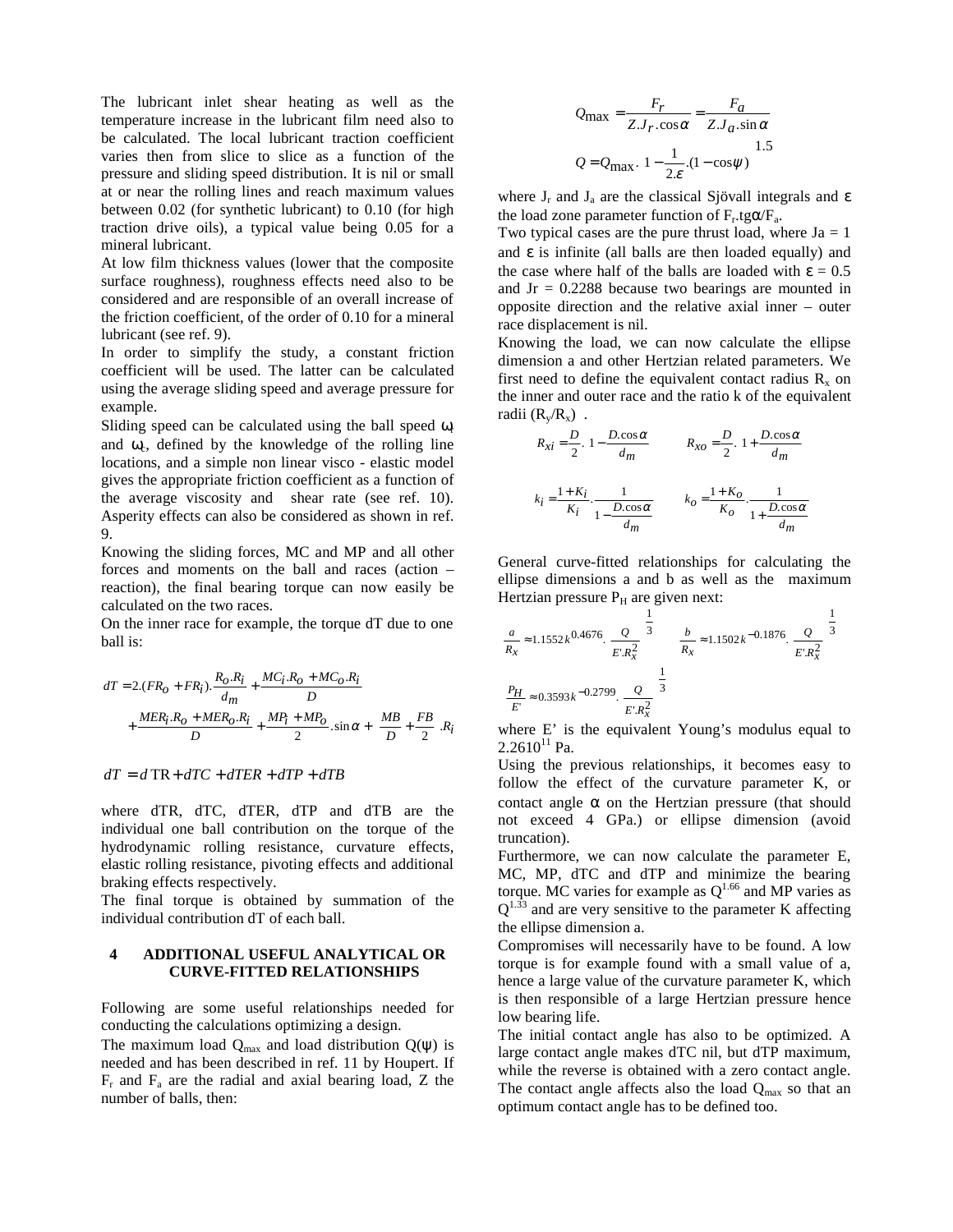For the sake of completeness, we also repeat how the hydrodynamic rolling force and the elastic rolling moment MER, given is ref. 7, are calculated.

 $0.47$ 

In ref. 7 we give FR and MER (using I.S. units) as:

$$
FR = 2.86 E'R_x^2 k^{0.348} \cdot (\alpha' E')^{0.022} \left(\frac{\eta_o u}{E'R_x}\right)^{0.66} \left(\frac{Q}{E'R_x^2}\right)^{0.47}
$$
  

$$
MER = 7.4810^{-7} \left(\frac{D}{2}\right)^{0.33} \cdot \left(1 - 3.519 \cdot 10^{-3} (k - 1)^{0.8063}\right)
$$

where  $\alpha'$  is the pressure – viscosity parameter,  $\eta_0$  is the initial dynamic viscosity and u the entrainement speed  $(\omega_{\rm r}D/2)$ .

The torque dTR and dTER can now be calculated as well as the effects of curvature or contact angle, or load zone.

Note that the latter relationship is not too different from Todd's proposal (ref. 12) in which an elastic rolling force is used, which can also be interpreted as an elastic moment by writing:

$$
F_{Todd} = 0.00423 Q. \frac{b}{D} \iff
$$
  
\n $MER_{Todd} = 0.0021 Q.b \approx 3.96 10^{-7} \left(\frac{D}{2}\right)^{0.33} . k^{-0.1886} . Q^{1.33}$ 

Todd's elastic rolling resistance (also called hysteresis loss) is about 3 times smaller than Snare's one but the contribution of dTER is usually very small.

We also give in ref. 11 useful curve-fitted relationships for calculating the local Hertzian contact stiffness and final bearing force versus displacements. I.S. units are used again:

$$
Q = 3.37 \, 10^7 \left( \frac{1 + \overline{K}}{\overline{K}} \right)^{0.345} \cdot \sqrt{D} \cdot \delta^{1.5}
$$

where  $\overline{K}$  is the average race curvature parameter. The load versus displacements relationships can be derived analytically for obtaining the bearing axial, radial and tilting stiffness, as well as all coupling stiffness terms (obtained by deriving for example the radial load versus the axial or angular displacements).

A full bearing stiffness matrix can then be defined and used for predicting resonance frequencies of the system.

#### **CONCLUSIONS**

We did show in this paper using a numerical example and an in house developed code how the housing elasticity can affect the bearing and shaft deflection, hence bearing misalignment and performance.

The full ball bearing torque theory has then been outlined, with an emphasis put on the analytical developments that provide simple relationships and allow easy bearing design optimization.

Although calculations are analytical, some novelties are included in the suggested new model, such as the calculation of the location of the rolling lines on the contact ellipse with the sliding traction force taken as

not nil. This is important for calculating correctly the friction moments MC and MP, as well as the bearing kinematics used for defining the required ball – cage pocket clearance.

The competition between the curvature effects and pivoting effects is outlined and the final torque can be calculated analytically as a function of key input parameters such as the initial contact angle, the race curvature parameters or the number of rolling elements.

Useful curve-fitted relationships for calculating simply the Hertzian contact dimensions and contact pressure are also given, and a methodology, curve-fitted relationships and references for calculating the bearing stiffness are finally offered.

### **ACKNOWLEDGEMENT**

The author would like to thank the TIMKEN Company for permission to publish this paper as well as his colleagues from TIMKEN Aerospace & Super Precision Bearings (formally known as MPB) for their interest shown in this work.

## **APPENDIX**

#### **Calculation of a<sub>1</sub>/a versus a<sub>2</sub>/a**

 $a<sub>2</sub>/a$  will be calculated later and assumed know in this chapter.

Using the symbols defined in figure 5 and 6, the heights  $z_1$  and  $z_2$  are defined by:

$$
z_1 = \frac{a_1^2}{2.R_a}
$$
  $z_2 = \frac{a_2^2}{2.R_a}$ 

From the definition of the  $\gamma$  angle and using algebraic values for  $a_2 (>0)$  and  $a_1 (< 0)$ , we have:

$$
a_2 - a_1 = \frac{z_1 - z_2}{tg\gamma} = \frac{1}{2.R_a.tg\gamma} \cdot (a_1^2 - a_2^2)
$$

$$
= \frac{1}{2.R_a.tg\gamma} \cdot (a_1 - a_2)(a_1 + a_2)
$$

or: 
$$
\frac{a_1}{a} = -\frac{a_2}{a} - \frac{2.R_a}{a} \cdot \frac{1}{2} = -\frac{a_2}{a} + E
$$

#### **Calculation of the traction force in a given slice:** The local pressure reads:

$$
P_H \cdot \sqrt{1 - \left(\frac{x}{b}\right)^2 - \left(\frac{y}{a}\right)^2}
$$

On a slice located at y, the pressure reads:

$$
P = P_H \cdot \sqrt{1 - \left(\frac{x}{b}\right)^2 - \left(\frac{y}{a}\right)^2} = P_H \cdot \sqrt{1 - \left(\frac{y}{a}\right)^2 \left(1 - \left(\frac{x}{b_1}\right)^2\right)}
$$

$$
P = P_{H1} \cdot \sqrt{1 - \left(\frac{x}{b_1}\right)^2} \quad \text{with} \quad P_{H1} = P_H \cdot \sqrt{1 - \left(\frac{y}{a}\right)^2}
$$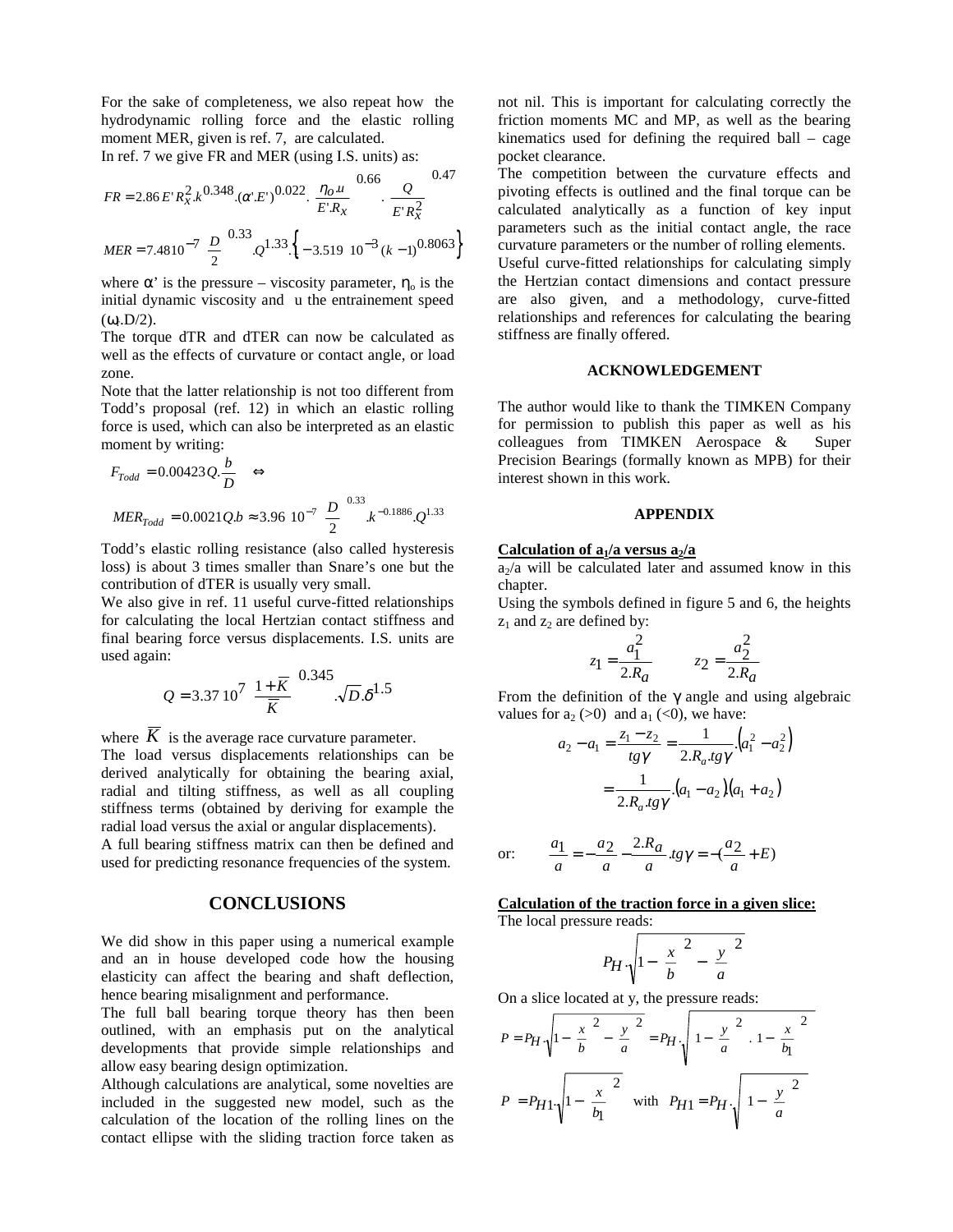and with  $b_1$  defined as the half slice length:

$$
b_1 = b \sqrt{1 - \left(\frac{y}{a}\right)^2}
$$

The friction force on this slice is finally (with  $X = x/b_1$ ) and  $Y = y/a$ ):

$$
dF^{S} = \int_{-b_{1}}^{b_{1}} \tau \, dx = \pm 2 \mu P_{H1} \left\{ \int_{0}^{b_{1}} \sqrt{1 - \left(\frac{x}{b_{1}}\right)^{2}} \, dx \right\} dy
$$

$$
= \pm 2 \mu P_{H1} \cdot \left\{ \int_{0}^{1} \sqrt{1 - (x)^{2}} \, dx \right\} dy
$$

$$
dF^{S} = \pm 2.b_{1} \mu.P_{H1} \cdot \frac{\pi}{4} dy
$$
  
=  $\pm 2.b_{1} \sqrt{1 - \left(\frac{y}{a}\right)^{2}}.P_{H1} \sqrt{1 - \left(\frac{y}{a}\right)^{2}}.\frac{\pi}{4} a dY$   

$$
dF^{S} = \pm \frac{3}{4}.\mu.\frac{P_{H}}{1.5} \pi.a.b.\left(1 - Y^{2}\right) dY = \pm \frac{3}{4}.\mu.Q.\left(1 - Y^{2}\right) dY
$$

### **Calculation of the final traction force by performing the proper integration**

Using now the appropriate sign for the friction force (i.e. negative for  $Y_1 < Y < Y_2$  and positive elsewhere), the final friction force is obtained by integrating  $dF<sup>S</sup>$  versus Y, Y ranging from –1 to 1.

$$
F^{S} = \frac{3}{4} \mu Q \left\{ \int_{-1}^{1} \left( 1 - Y^{2} \right) dY - 2 \int_{Y_{1}}^{Y_{2}} \left( 1 - Y^{2} \right) dY \right\}
$$
  

$$
= \frac{3}{4} \mu Q \left\{ \frac{4}{3} - 2 \left( Y_{2} - \frac{Y_{2}^{3}}{3} + (Y_{2} + E) - \frac{(Y_{2} + E)^{3}}{3} \right) \right\}
$$
  

$$
= \mu Q \left[ 1 - \frac{3}{2} \left( 2 \cdot Y_{2} + E \right) + \frac{1}{2} \left( Y_{2}^{3} + (Y_{2} + E)^{3} \right) \right]
$$

### **Calculation of the final traction force from force and moment equilibrium:**

We did show in the core of this paper that the sliding force F<sup>S</sup> on both races can be calculated versus all other known forces and moments using the ball force and moment equilibrium.

### Calculation of the rolling line location  $Y_2 = a^2/a$

Knowing now  $F^S$ , it is possible to calculate  $Y_2$ .  $Y_2$  is obtained by solving the following equation of degree 3:

$$
F^{S} = \mu Q \left[ 1 - \frac{3}{2} (2X_2 + E) + \frac{1}{2} \left( Y_2^3 + (Y_2 + E)^3 \right) \right] = \varepsilon
$$

Snare took the value  $\varepsilon$  as nil while we will solve the previous equation with respect to E and the parameter e defined as :

$$
e = \frac{F^S}{\mu.Q} = \frac{\varepsilon}{\mu.Q}
$$

By writing  $x=Y_2=a_2/a$ , the general polynomial equation to solve is:

$$
(1-e) + \frac{1}{2} \left\{ x^3 + (x+E)^3 \right\} - \frac{3}{2} \left\{ 2x + E \right\} = 0
$$

3 real solutions are found, and we will keep the value smaller than 1 to obtain:

$$
\frac{a_2}{a} = -\frac{E}{2} + 2 \sqrt{\frac{E^2}{4} - 1} \cdot \cos\left[\frac{\pi + \varphi}{3}\right]
$$

$$
\cos\varphi = 0.5(1 - e) \left(\frac{E^2}{4} - 1\right)^{-\frac{3}{2}}
$$

We also remind that:

with

 $\overline{1}$  $\left(\frac{a_2}{a_2+E}\right)$  $=\frac{a_2}{a}+E$ *a*  $a_1 = \pm a_2$ Figure 8 shows how  $a_2/a$  varies as a function of E and e.

We see that  $a_2/a$  decreases versus E and e and can be negative when e (sliding force) is large and E too.

In this later case, the two rolling lines ( $a_2/a$  and  $a_1/a$ ) are on the negative side of the y axis

As  $F<sup>S</sup>$  gets larger, the two rolling lines gets closer and coincide when  $e = 1$ , i.e.  $F<sup>S</sup> = \mu$ .Q.

Positive slip is then obtained all over the contact ellipse.

## **Calculation of MC and MP:**

The curvature moment dMC due to one slice is negative between  $Y_1$  and  $Y_2$  and positive elsewhere.

$$
dMC = \pm \frac{3}{4} \mu Q \left( 1 - Y^2 \right) \frac{a^2}{2.R_a} Y^2 \, dY
$$

By assuming  $\mu$  constant over the contact ellipse (by taking in fact its average or a typical value), the friction coefficient can be taken out of the integral to write:

$$
MC = \frac{3}{4} \cdot \mu \cdot Q \cdot \frac{a^2}{2 \cdot R_a} \cdot \left\{ \int_{-1}^{1} \left( Y^2 - Y^4 \right) dY - 2 \cdot \int_{Y_1}^{Y_2} \left( Y^2 - Y^4 \right) dY \right\}
$$

$$
= 0.1 \mu \cdot Q \cdot \frac{a^2}{R_a} \left[ 1 - \frac{5}{2} \left( Y_2^3 + (Y_2 + E)^3 \right) + \frac{3}{2} \left( Y_2^5 + (Y_2 + E)^5 \right) \right]
$$

When only one rolling line is found (because  $Y_1 < -1$ ) then MC is calculated as:

$$
MC = \left\{ \int_{-1}^{1} dMC - 2 \int_{-1}^{Y_2} dMC \right\} = 0.1 \mu Q \cdot \frac{a^2}{R_a} \left[ -\frac{5}{2} Y_2^3 + \frac{3}{2} Y_2^5 \right]
$$

with  $Y_2$  often nil leading to a MC value nil.

Similarly, with the existence of two rolling lines, MP is calculated as:

$$
MP = \frac{3}{4} \mu Q.a. \left\{ \int_{-1}^{1} \left( Y - Y^3 \right) dY - 2 \int_{Y_1}^{Y_2} \left( Y - Y^3 \right) dY \right\}
$$

$$
= \frac{3}{8} \mu Q.a \left[ 2 \left( (Y_2 + E)^2 - Y_2^2 \right) - \left( (Y_2 + E)^4 - Y_2^4 \right) \right]
$$